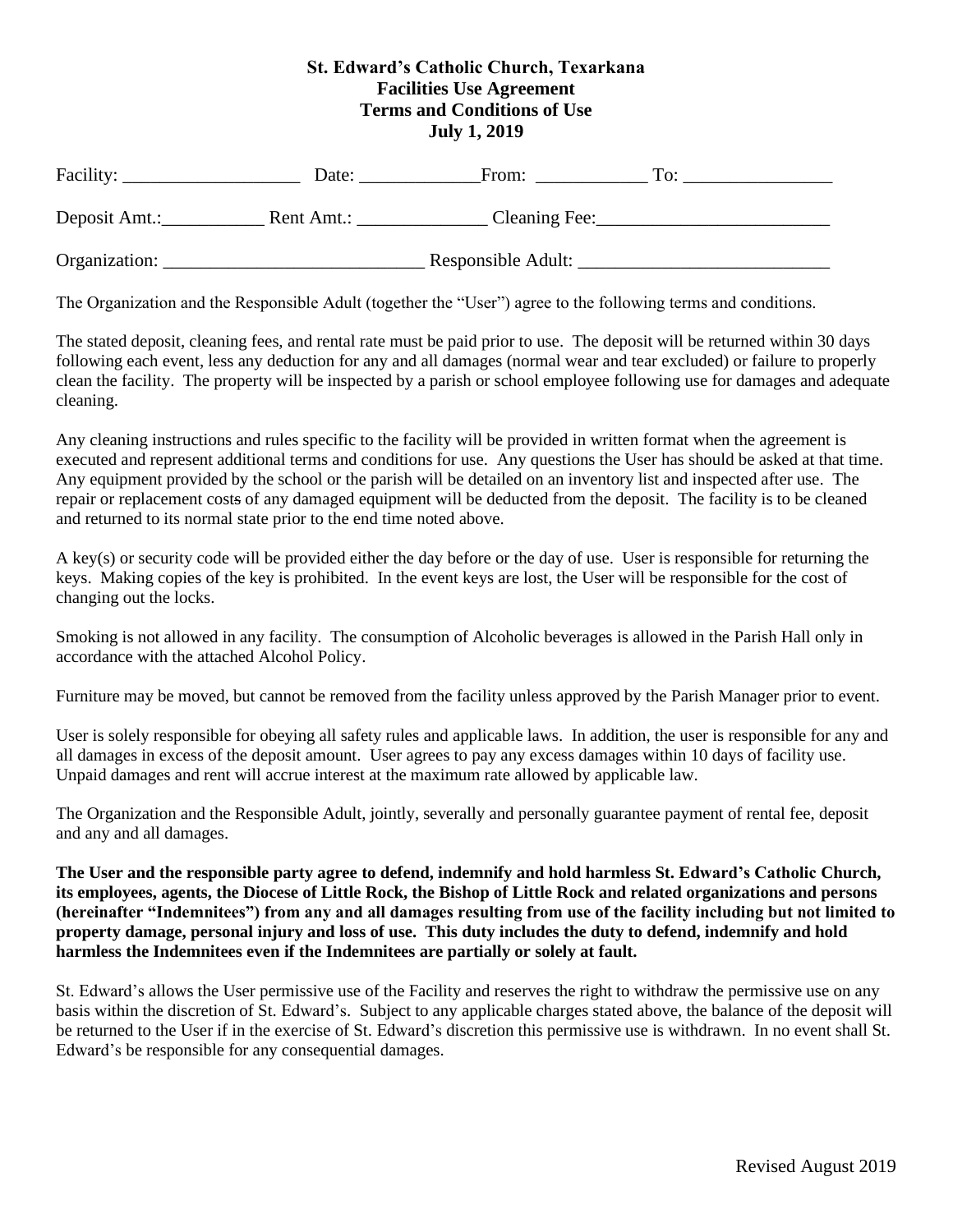### **Parish facilities will not be used for the following functions:**

\*\*\*\*NO rental of Hall outside of sacramental celebration or sacramentally related (such as a  $50<sup>th</sup>$  anniversary, or  $90<sup>th</sup>$ birthday party).

- Rehearsal dinners, receptions, or related functions in which a Catholic is entering into an invalid marriage (marriage not recognized by the Catholic Church);
- Rehearsal dinners, receptions, or related functions in which two non-Catholics are entering into an invalid marriage (marriage the Catholic Church would not recognize);
- Any organization whose philosophy or image might appear contrary to that which the Catholic Church espouses;
- Any political rally or assembly in which a particular candidate or political party is endorsed, nor for any political fund-raising activity.

The Individual/Organization sponsoring the event is responsible for the actions of each guest present. Any damage or violation as a result of your guests will result in Individual/Organization being billed for repair or penalized for future use of the facility. It is the responsibility of the Individual/Organization sponsoring the event to have on hand at all times sufficient security or event monitors to ensure the safety of all guests and Parish Property. Depending on the nature and size of the event, it may be required that a Security Guard(s) be present, especially if alcohol is present. Security Guard(s) are at the expense of the Individual/Organization. The Business Manager/Pastor will determine whether Security Guard(s) are required.

### **Parish Dining Hall (inclusive of kitchen)\***

| <b>Renter</b>           | <b>Damage/Cleaning Deposit</b> | <b>Rental Fee</b> | <b>Cleaning Fee</b> |
|-------------------------|--------------------------------|-------------------|---------------------|
| Active Parishioner**    | \$300.00                       | 300.00            | \$50.00             |
| Other                   | \$500.00                       | \$500.00          | \$100.00            |
| School or Parish Groups | No charge                      | No charge         | No charge           |

#### **St. Edward's Church – Main Sanctuary (inclusive of restrooms/dressing areas)\***

| <b>Renter</b>        | <b>Save the Date/Cleaning Deposit</b> | <b>Rental Fee</b> |
|----------------------|---------------------------------------|-------------------|
| Active Parishioner** | \$200.00                              | No charge         |
| Other                | \$300.00                              | \$350.00          |

\* All rentals are for up to 4 hours unless other arrangements are made to be coordinated with other parish activities, i.e. funerals.

\*\* As defined by the Pastor.

Cancellations of rental for the Parish Dining Hall, Main Sanctuary, and Chapel will require a 30-day notice to receive refund of the deposit.

#### Non-profit Groups

Community groups using the facilities for the benefit of the community are asked to present proof of their nonprofit status to obtain a "no charge" fee. However, they will be required to provide the Damage/Cleaning Deposit which will be returned to their organization upon final inspection of the facility following the event. Community groups may be required to provide proof of liability insurance.